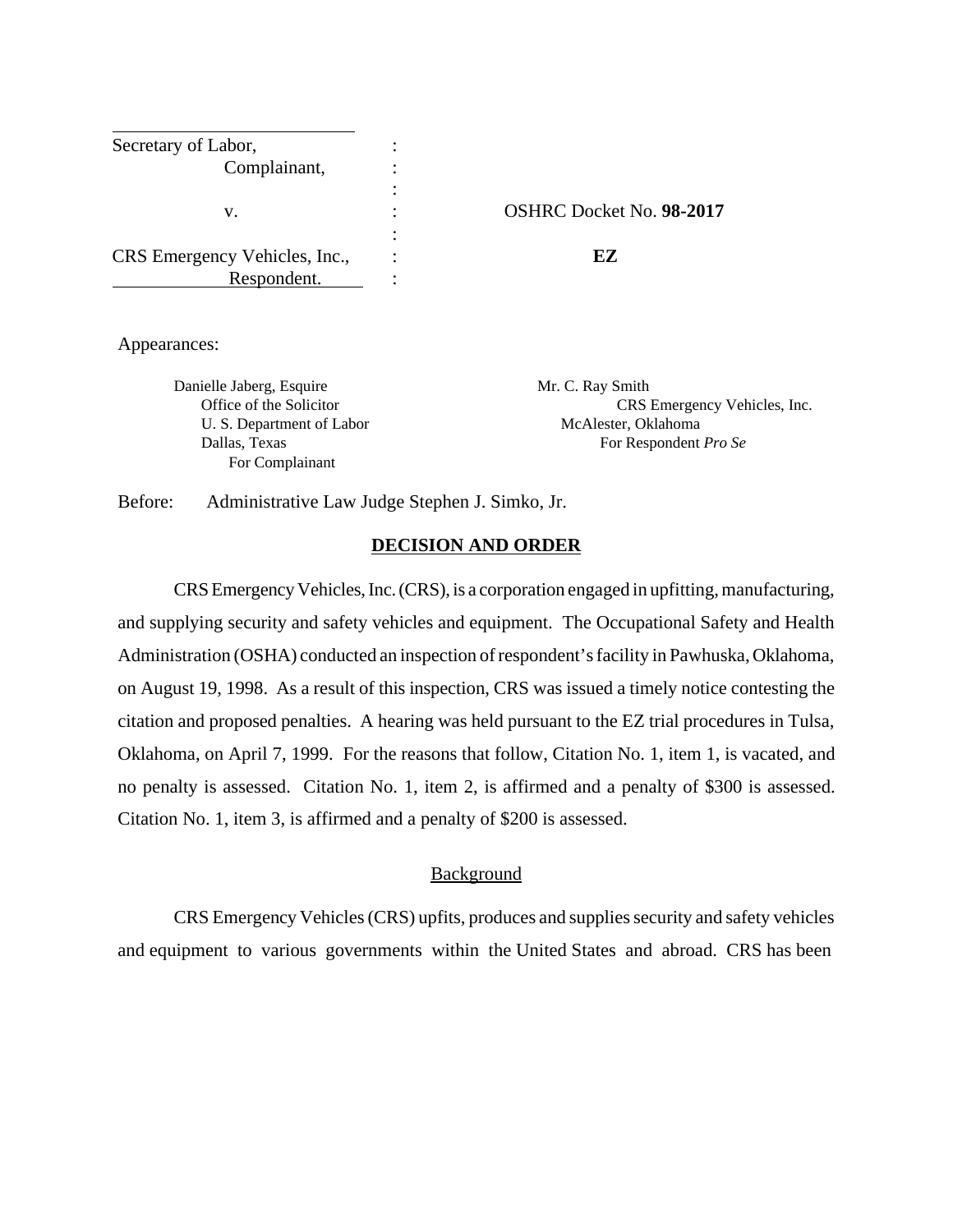incorporated under the laws of Oklahoma since 1992 and is identified as a for-profit corporation. The name "CRS" is derived from the name of the company's president, Chief Executive Officer (CEO), and sole stockholder, C. Ray Smith. Though CRS has only been incorporated since 1992, the business of CRS, upfitting and producing security and safety vehicles, has been conducted in the form of a sole proprietorship and other named corporations under the direction of C. Ray Smith since 1966.

Until July 6, 1998, CRS operated its business in plants located in McAlester, Oklahoma, Eufaula, Oklahoma, and LaGrange, Georgia. On July 6, 1998, CRS consolidated its production and business activities and moved to Pawhuska, Osage County, Oklahoma. This location change presented no significant change in CRS's business operations.

CRS runs a "vertical operation"; *i.e.,* it manufactures and produces everything that goes on one of the vehicles it produces. Respondent maintains in-house fabrication, welding, electrical, cabinetry, upholstering and painting departments within its operation. These various departments ultimately produce finished security and safety vehicles.

Respondent contracts with various employment agencies to provide its skilled and unskilled workers, as well as supervisors, for economic reasons. These agencies bill CRS based on hours worked plus the agencies' service premium. They do the payroll and calculate withholding amounts. At any one time, up to twenty-five workers work at the CRS plant. Some workers at this facility have worked at CRS four to five years. At other CRS plants, workers averaged eleven years with respondent. Many supervisors who worked at CRS facilities rose through the ranks, learning the business from the ground up over a period of years.

C. Ray Smith, president, CEO and sole stockholder of CRS, owns all equipment used to upfit and produce the security and safety vehicles at respondent's plant. He has the final say over all decisions at CRS. Vehicles produced at this facility must meet his specifications to ensure a quality finished product. At the time of the inspection, all workers contacted by the OSHA compliance officer considered themselves employees of CRS.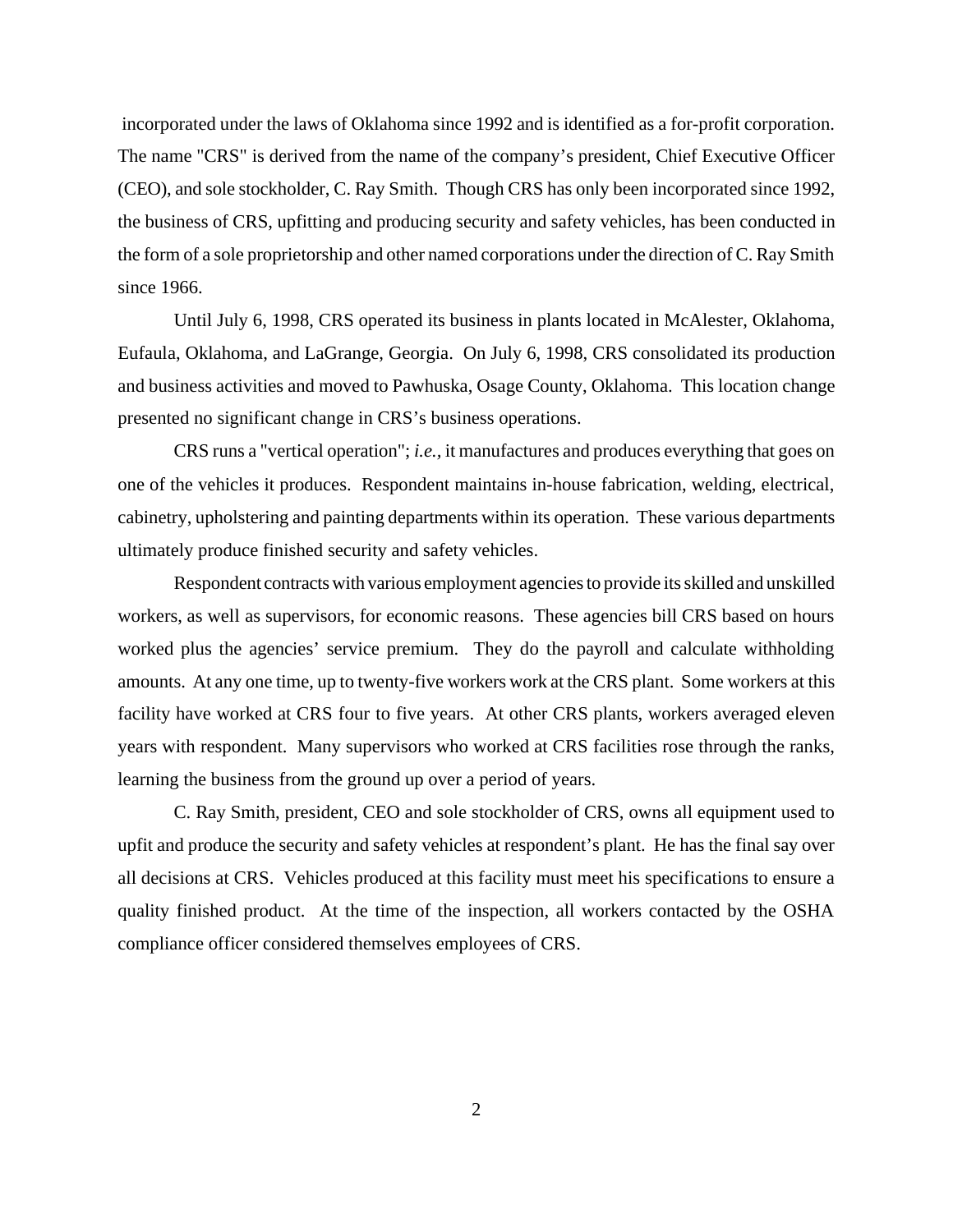Respondent's plant is located on the Reservation of the Osage Nation. The plant is owned by the Osage Nation and leased to CRS. C. Ray Smith is Osage and Cherokee. Respondent gives priority to Osage and other Native Americans in hiring workers at this plant. Prior to moving its operations to this site on the Osage Reservation, CRS operated plants outside dedicated tribal land. CRS is not owned or operated by the Osage Nation.

#### Discussion

# Applicability of the Occupational Safety and Health Act to Respondent's Operations

Respondent argues that the Act does not apply to its operations since its president and CEO, C. Ray Smith, is Native American and the plant is owned by the Osage Tribal Trust and located

on Osage tribal land.

It is well established that:

. . . [A] "general statute" in terms applying to all persons includes Indians and their property interests." *FPC v. Tuscarora Indian Nation*, 362 U.S. 99, 116 (1960)

 . . . If a statute of general applicability is silent on the issue of its applicability to Indian tribes (as is the Act), it will not apply to them if:

- (1) The law touches "exclusive rights of self-governance in purely intramural matters;"
- (2) the application of the law to the tribe would "abrogate rights guaranteed by Indian treaties;" or
- (3) there is proof "by legislative history or some other means that Congress intended [the law] not to apply to Indians on their reservations."

*Mashantucket Sand & Gravel*, 17 BNA OSHC 1391, 1392, 1995-97 CCH OSHD ¶ 30,895, p. 43,000 (No. 93-1985), *rev'd*, 95 F. 3d 174 (applicability test followed) (2d Cir. 1996); *Donovan v. Coeur d'Alene Tribal Farm*, 751 F. 2d 1113, 1116 (9th Cir. 1985). *See U. S. Department of Labor v. OSHRC (Warm Springs Forest Products Industries, Inc.), 935 F.2d 182* (9th Cir. 1991).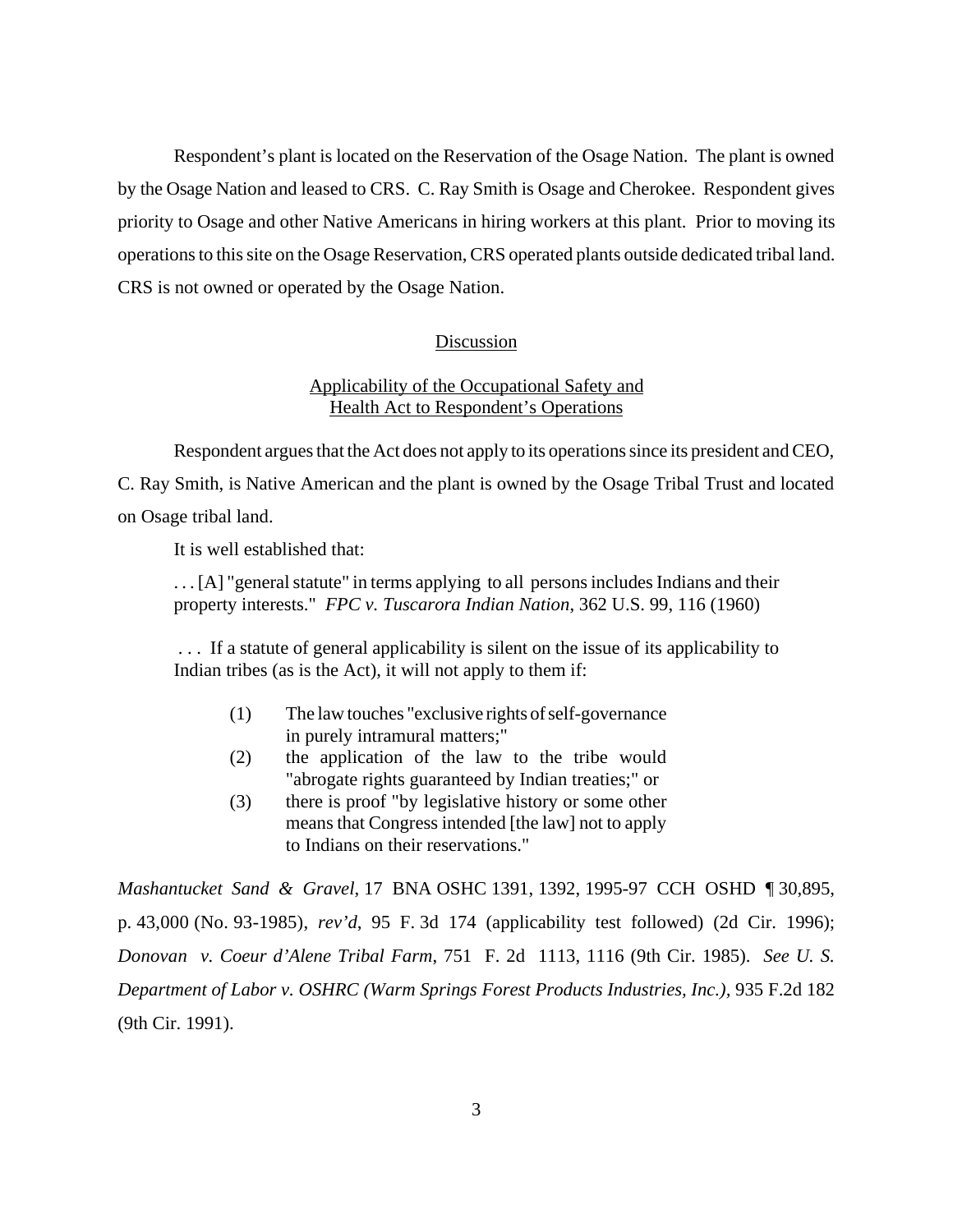Respondent does not argue, and nothing in the record suggests, that exceptions (2) or (3) apply to exempt respondent's operations from applicability of the provisions of the Occupational Safety and Health Act (Act). The Act does not abrogate any rights guaranteed by treaties, and there is nothing in the record suggesting that Congress intended the Act not to apply to Native Americans on their reservations.

Exception 1 addresses "exclusive rights of self-governance in purely intramural matters." Respondent is engaged in commercial activities involving the upfitting, manufacture and sale of security and safety vehicles to the United States Government, state and local governments and foreign governments around the world. It directly competes with non-Indian national and international companies.

While CRS is a corporation with a Native American CEO and president, and located in a plant owned by the Osage Nation on tribal land, its activities are clearly not intramural. The Osage Nation has made no attempt to regulate the safety and health of workers at CRS. Respondent is not owned by the tribe, and it is not subject to tribal supervision or scrutiny in its daily operations. Its products are sold worldwide to non-Indians. While CRS gives priority to Indians and other card-carrying Bureau of Indian Affairs (BIA) members, it employs workers who are non-Indian.

Statutory construction requires that exceptions to generally applicable statutes be narrowly construed. CRS failed to produce sufficient evidence to meet this exception. The Act applies to respondent's operations.

## Employer/Employee Relationship

The Act defines an "employer" as "a person engaged in a business affecting commerce who has employees." 29 U.S.C. § 652(5). This definition includes corporations such as respondent. CRS is a corporation incorporated in the State of Oklahoma. C. Ray Smith is the president, CEO and sole stockholder of CRS. Mr. Smith testified that CRS is a for-profit corporation. He stated that until last year, the company had shown a profit. All profits are reinvested into equipment and supplies. In uncontroverted testimony, he said he took no income or dividends from CRS. He further testified that his total family income came from his wife's paramedic and teaching salaries.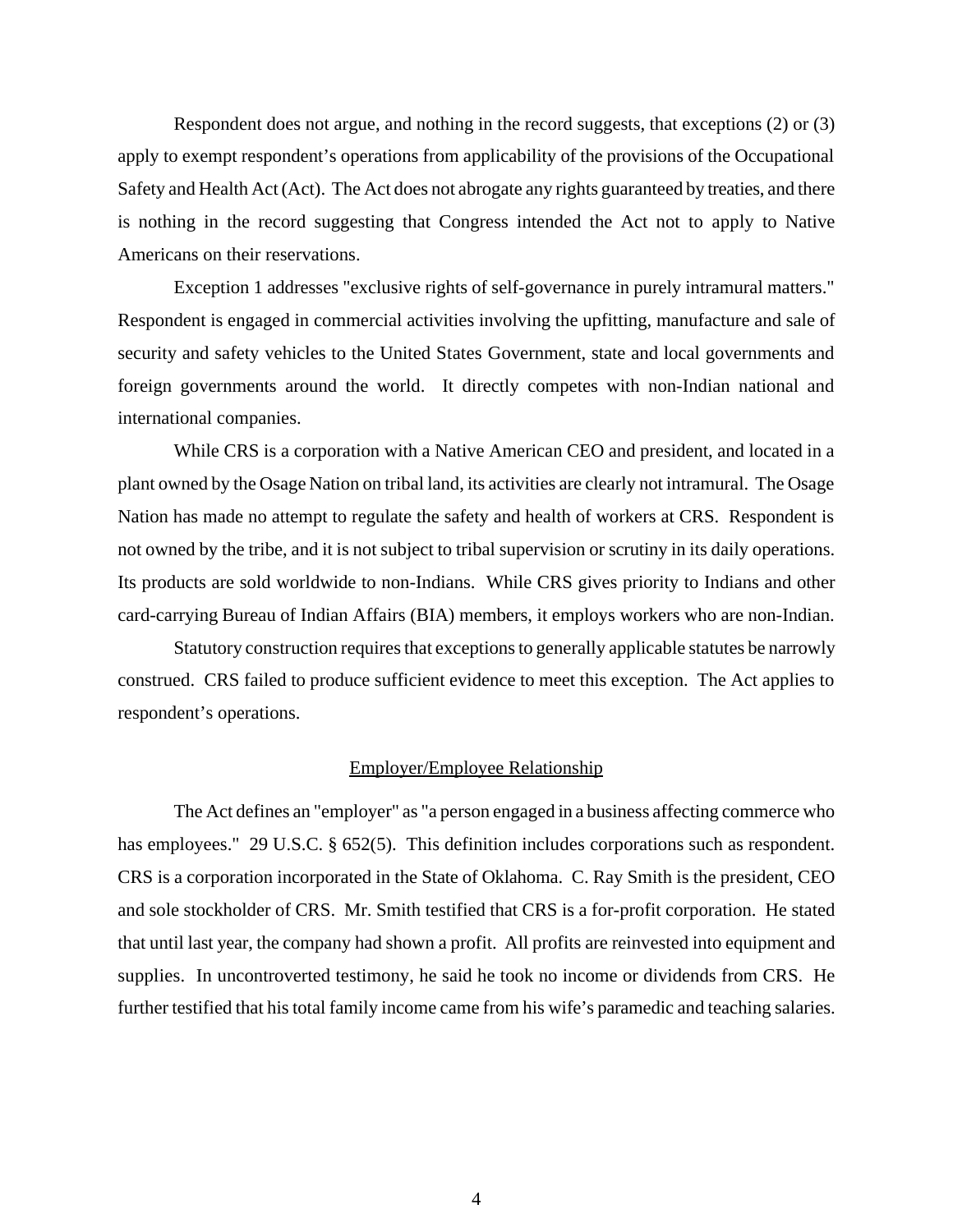Mr. Smith explained that he operates CRS as a good deed. Notwithstanding the altruism of Mr. Smith, respondent is a "person" within the meaning of the Act.

CRS sells, supplies and ships safety vehicles and equipment throughout the United States and the world. It advertises its vehicles in national and international fire journals and trade publications. Respondent is clearly engaged in a business affecting interstate commerce.

Having determined that CRS is a person engaged in a business affecting interstate commerce, it is necessary to consider whether respondent has employees.

In *Rockwell International Corp.*, 17 BNA OSHC 1801 at 1804, 1995-97 CCH OSHD ¶ 31,150 at p. 43,532 (No. 93-54, 1996), the Commission addressed the question of whether the entity cited was the employer of the individuals performing the cited work. In that case, the Commission compared its considerations of the employment relationship to the test applied by the U. S. Supreme Court in *Nationwide Mutual Insurance Co. v. Darden*, 503 U.S. 318 (1992), as follows:

The terms "employer" and "employee" are defined in section 3 of the Act, 29 U.S.C. § 652. Section 3(5) states: "The term 'employer' means a person engaged in a business affecting commerce who has employees, but does not include the United States or any State or political subdivision of a State." Section 3(6) provides: "The term 'employee' means an employee of an employer who is employed in a business of his employer, which affects commerce." The Supreme Court has held that the term "employee" in a federal statute should be interpreted under common law principles, unless the particular statute specifically indicates otherwise. *Nationwide Mutual Insurance Co. v. Darden*, 503 U.S. 318 (1992). The Court noted that all aspects of the relationship are relevant, but that the central inquiry is:

In determining whether a hired party is an employee under the general common law of agency, we consider the hiring party's right to control the manner and means by which the product is accomplished. Among the other factors relevant to this inquiry are the skill required; the source of the instrumentalities and tools; the location of the work; the duration of the relationship between the parties; whether the hiring party has the right to assign additional projects to the hired party; the extent of the hired party's discretion over when and how long to work; the method of payment; the hired party's role in hiring and paying assistants; whether the work is part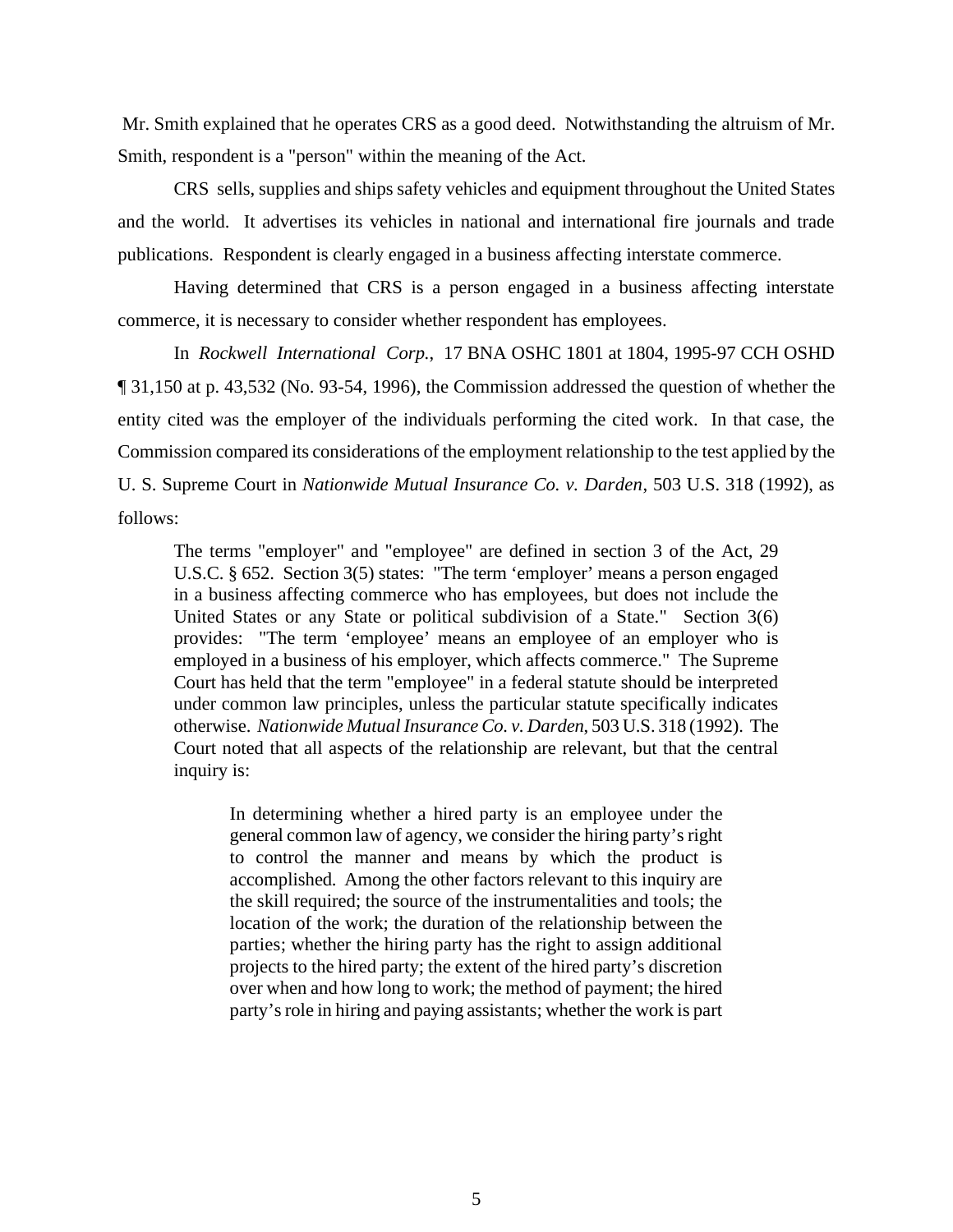of the regular business of the hiring party; whether the hiring party is in business; the provision of employee benefits; and the tax treatment of the hired party.

503 U.S. at 323-24 (quoting *Community for Creative Non-Violence v. Reid*, 490 U.S. 730, 751-752 (1989) (footnotes omitted)). The question of whether the entity cited was the employer of the individuals performing the cited activity has also been addressed by the Commission, which has considered a number of factors when making that determination, including :

- 1) Whom do the workers consider to be their employer?
- 2) Who pays their wages?
- 3) Who has the responsibility to control the activities of the workers?
- 4) Does the alleged employer have the power to control the workers?
- 5) Does the alleged employer have the power to hire, fire, or modify the employment conditions of the workers?
- 6) Does the workers' ability to increase their income depend on efficiency rather than initiative, judgment, and foresight?
- 7) How are the workers' wages established?

*Van Buren-Madawaska Corp.*, 13 BNA OSHC 2157, 2158, 1987-90 CCH OSHD ¶ 28,504, p. 37,780 (No. 87-214, 1989) (consolidated). Comparing the Commission's analysis and that of the Supreme Court, the Commission has noted that a number of the factors to be considered appear in both articulations and has found the two analyses to be consistent. *Loomis Cabinet Co.*, 15 BNA OSHC 1635, 1627-38, 1991-93 CCH OSHD ¶ 29,689, pp. 40,255-56 (No. 88-2012, 1992), *aff'd*, 20 F.3d 938 (9th Cir. 1994).

The most important question under both the Commission's test and that articulated by the Supreme Court is whether the alleged employer has the right to control the work involved.

Applying the *Rockwell* and *Darden* tests, it is clear that CRS has the right to control the work performed at its Pawhuska facility. C. Ray Smith, president and CEO of CRS, maintains power and authority to exercise control over and modify the performance of duties of both skilled and unskilled plant workers. All products must meet his specifications. He inspects the final product and instructs workers to redo any work that does not meet his specifications. Workers' reliance on specific task-oriented instructions and specifications from CRS gives respondent ultimate control over the working environment of these individuals.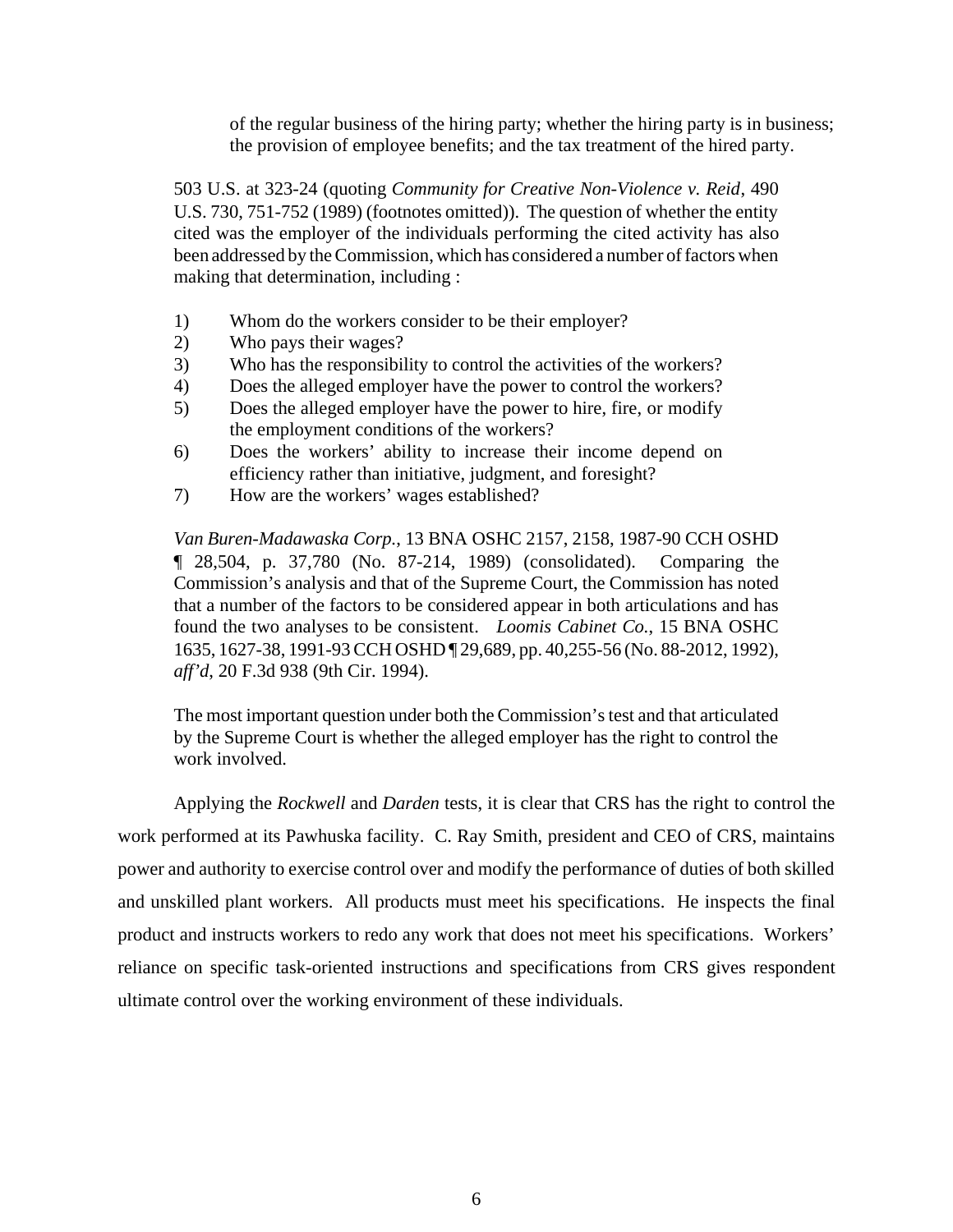CRS provides all tools and equipment needed in respondent's production operations. Mr. Smith routinely grants permission for workers to take time off from work. Respondent is ultimately responsible for wages. The employment agency that directly pays the wages is merely a convenient conduit. It bills CRS for all hourly wages paid plus a service fee.

Workers contacted by the compliance officer during the inspection considered CRS their employer. Mr. Smith testified that many workers worked at CRS between four and eleven years, learning the business from the ground up and being promoted to supervisors. All work performed at CRS was done by these workers.

Respondent's sole stockholder, Mr. Smith, owned and controlled all equipment at this plant, including the saws that were the subject of the violations alleged by the Secretary. Mr. Smith testified that the assembled and operational saws had missing guards. He said that the guards were in a pile and were going to be put on the equipment. CRS, through Mr. Smith, created and controlled the violation and controlled the means of abatement. Respondent's control of all of the above-mentioned aspects of the working conditions is sufficient to meet the Commission and Supreme Court tests. CRS is the employer of these workers, and they are its employees for purposes of the Act.

#### Alleged Violations

The Secretary has the burden of proving the violation.

In order to establish a violation of an occupational safety or health standard, the Secretary has the burden of proving: (1) the applicability of the cited standard, (b) the employer's noncompliance with the standard's terms, (c) employee access to the violative conditions, and (d) the employer's actual or constructive knowledge of the violation (*i.e.*, the employer either knew or, with the exercise of reasonable diligence, could have known of the violative conditions).

*Atlantic Battery Co.*, 16 BNA OSHC 2131, 2138 (No. 90-1747, 1994).

Citation No. 1, Item 1 Alleged Serious Violation of 29 C.F.R. § 1910.213(b)(3)

In Citation No. 1, item 1, the Secretary alleges that: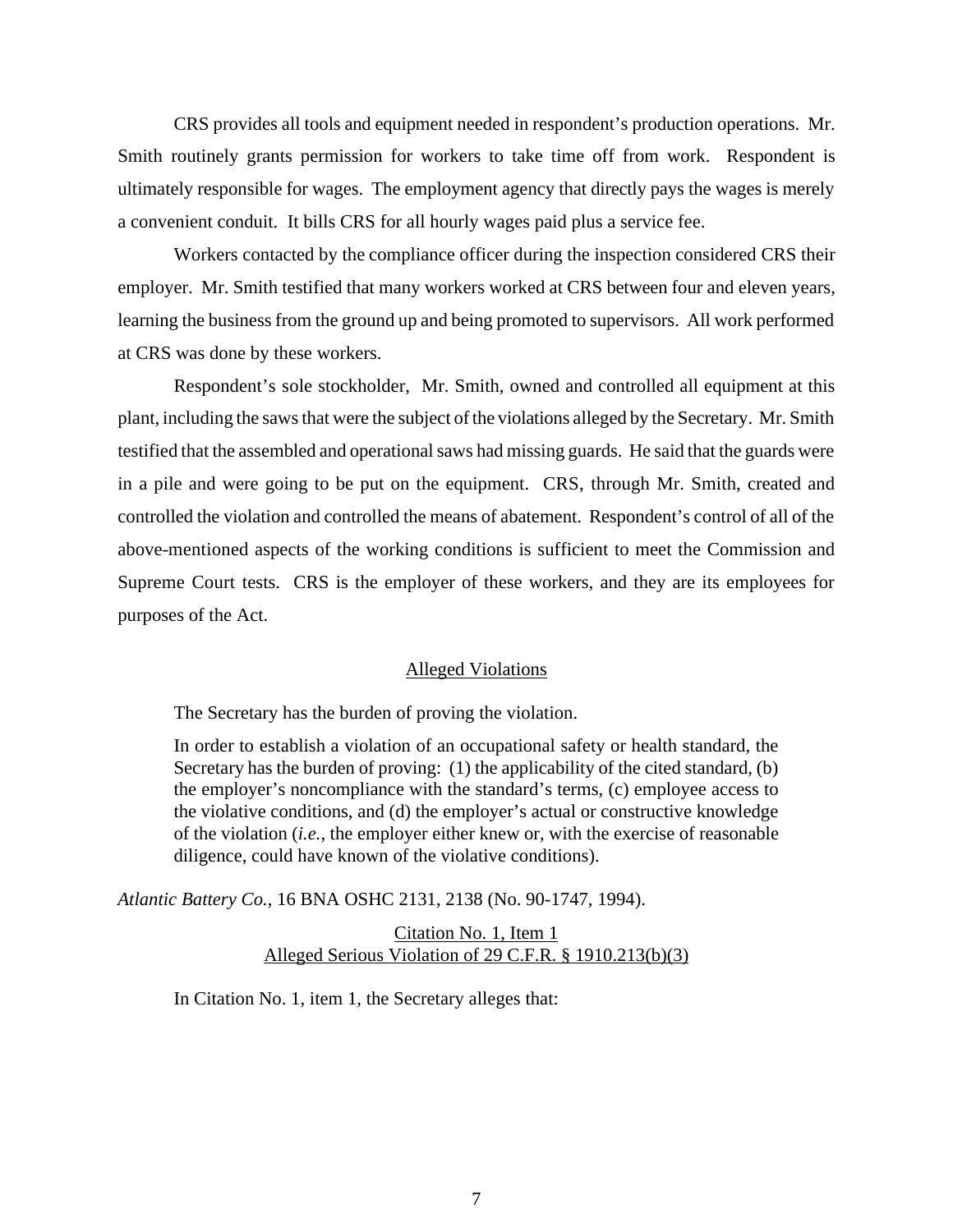Provisions were not made to prevent woodworking machine(s) from automatically restarting upon restoration of power after power failure:

At the plant, the Delta 10" tilting arbor saw (used for wood working) was not equipped with a anti-restart device, exposing employees to unexpected start up of the saw.

During the inspection, someone other than OSHA's compliance officer tested the cited arbor saw to determine whether it was equipped with an anti-restart device. This was done at the direction of the compliance officer by turning on the saw, unplugging it, and then replugging it into the electrical outlet. The saw restarted when replugged. This one test resulted in the issuance of Citation No. 1, item 1. Based on this quick test, the inspector concluded that the saw could restart upon the restoration of power after a power failure. The saw was operational, and one employee had used the saw. The compliance officer, Mr. McCown, testified that observation of the saw did not reveal whether it was equipped with an internal anti-restart device. Respondent's president, Mr. Smith, tested the saw after the inspection and prior to hearing. He unplugged it while the saw was running and replugged it into the outlet. The saw did not restart. Mr. Smith testified that respondent had not modified the saw after the inspection. This test is consistent with Mr. Smith's understanding before the inspection that the saw would not restart when replugged. The discrepancy between the conditions at the time of the inspection and the post-inspection test by the respondent is unexplained. Respondent had a reasonable belief that the saw had an internal antirestart device. This belief is sufficient to establish that respondent did not know and could not, with the exercise of reasonable diligence, know of the existence of such hazardous condition. The alleged violation of 29 C.F.R. § 1910.213(b)(3) is vacated.

# Citation No. 1, Item 2 Alleged Serious Violation of 29 C.F.R. § 1910.213(c)(1)

In Citation No. 1, item 2, the Secretary alleges that:

Circular handfed ripsaw(s) were not guarded by an automatically adjusting hood which completely enclosed that portion of the saw above the table and above the material being cut: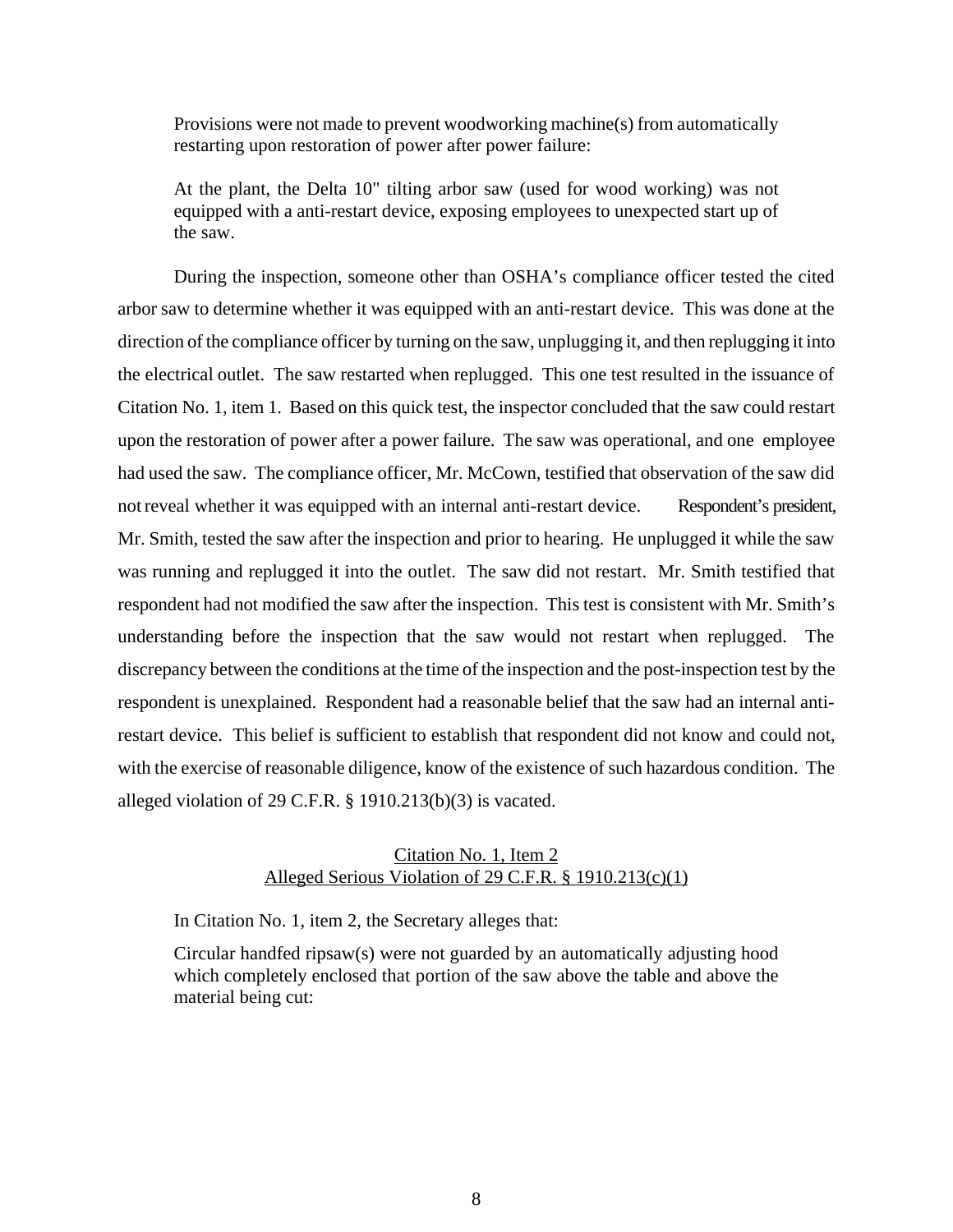At the plant, the Delta tilting arbor table saw was missing the automatically adjusting hood guard for the saw blade.

It is undisputed that the standard applies to respondent's operation. Uncontroverted testimony of the compliance officer, Mr. McCown, established that two circular ripsaws had no hood guards during his inspection. The saws were plugged in and operational. At least one employee, the president's son, operated this machine. Mr. Smith told Mr. McCown during the inspection that the guards were somewhere in the plant but had not been reinstalled. The terms of the standard were violated; employees were exposed; and respondent knew of the violative conditions. If an injury occurred, it could be a cut or amputation. Respondent clearly violated 29 C.F.R.  $\S$  1910.213(c)(1), and that violation is serious.

## Citation No. 1, Item 3 Alleged Serious Violation of 29 C.F.R. § 1910.213(h)(1)

In Citation No. 1, item 3, the Secretary alleges that:

The sides of the lower exposed portion of the blade of radial saw(s) were not guarded to the full diameter of the blade by a device that automatically adjusted itself to the thickness of the stock and remained in contact with the material being cut:

At the plant, the three radial arm saws in the plastic/wood working area were missing the lower blade guards, exposing employees to the hazard of laceration.

This standard clearly applies to respondent's operation. Mr. McCown testified that three radial saws at respondent's plant had top guards but no lower blade guards. Brad Smith, the president's son, operated these saws to cut wood components for the vehicles being manufactured. During the inspection, Mr. McCown found these saws hooked up, operational, and accessible for use. Mr. C. Ray Smith owned the saws and had overall responsibility for all operations in this plant. No evidence was presented at the hearing to suggest that respondent did not know the saws lacked lower guards. If an injury occurred, it could involve a cut or amputation. Respondent violated 29 C.F.R. § 1910.213(h)(1). The violation is serious.